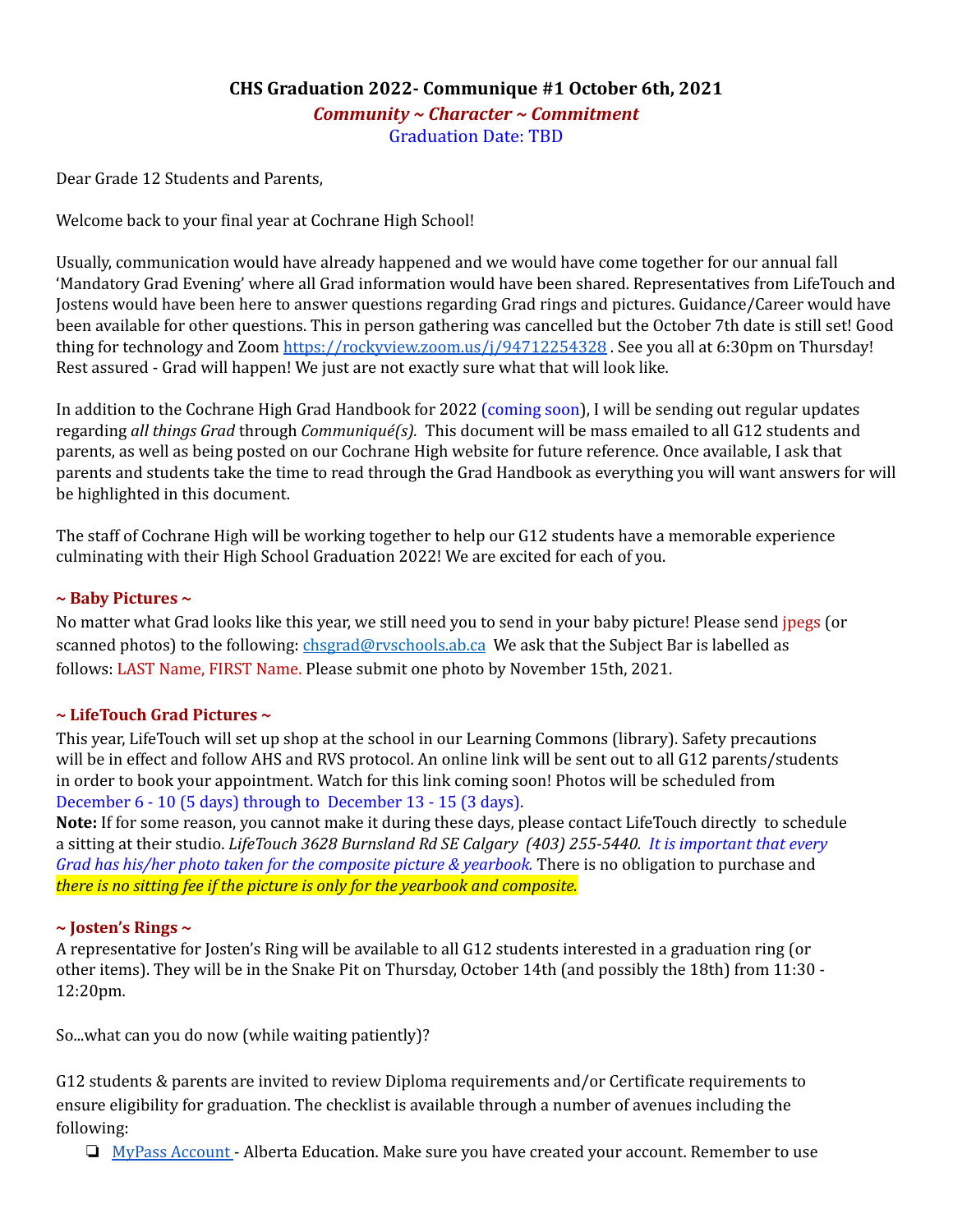# **Alberta Education High School Diploma Requirements**

The requirements indicated in this chart are the minimum requirements for a student to attain a Alberta High School [Diploma.](https://www.alberta.ca/graduation-requirements-credentials-and-credits.aspx?utm_source=redirector) The requirements for entry into post-secondary institutions and workplaces may require additional and/or specific courses.

# **100 CREDITS including the following:**

ENGLISH LANGUAGE ARTS – 30 LEVEL (English Language Arts 30-1 or 30-2)

> SOCIAL STUDIES – 30 LEVEL (Social Studies 30-1 or 30-2)

MATHEMATICS – 20 LEVEL (Mathematics 20-1, Mathematics 20-2 or Mathematics 20-3)

SCIENCE – 20 LEVEL

(Science 20, Science 24, Biology 20, Chemistry 20 or Physics 20)

PHYSICAL EDUCATION 10 (3 CREDITS)

CAREER AND LIFE MANAGEMENT (3 CREDITS)

## 10 CREDITS IN ANY COMBINATION FROM:

- Career and Technology Studies (CTS) courses
- Fine Arts courses
- Second Languages courses
- Physical Education 20 and/or 30
- Knowledge and Employability courses
- Registered Apprenticeship Program courses
- Locally developed/acquired and authorized courses in CTS, fine arts, second languages or Knowledge and Employability occupational courses

## 10 CREDITS IN ANY 30-LEVEL COURSE

(*IN ADDITION TO* a 30-LEVEL ENGLISH LANGUAGE ARTS and a 30-LEVEL SOCIAL STUDIES COURSE AS SPECIFIED ABOVE)

These courses may include:

- 30-level locally developed/acquired and authorized courses
- Advanced level (3000 series) in Career and Technology Studies courses
- 30-level Work Experience courses
- 30-level Knowledge and Employability courses
- 30-level Registered Apprenticeship Program courses
- 30-level Green Certificate